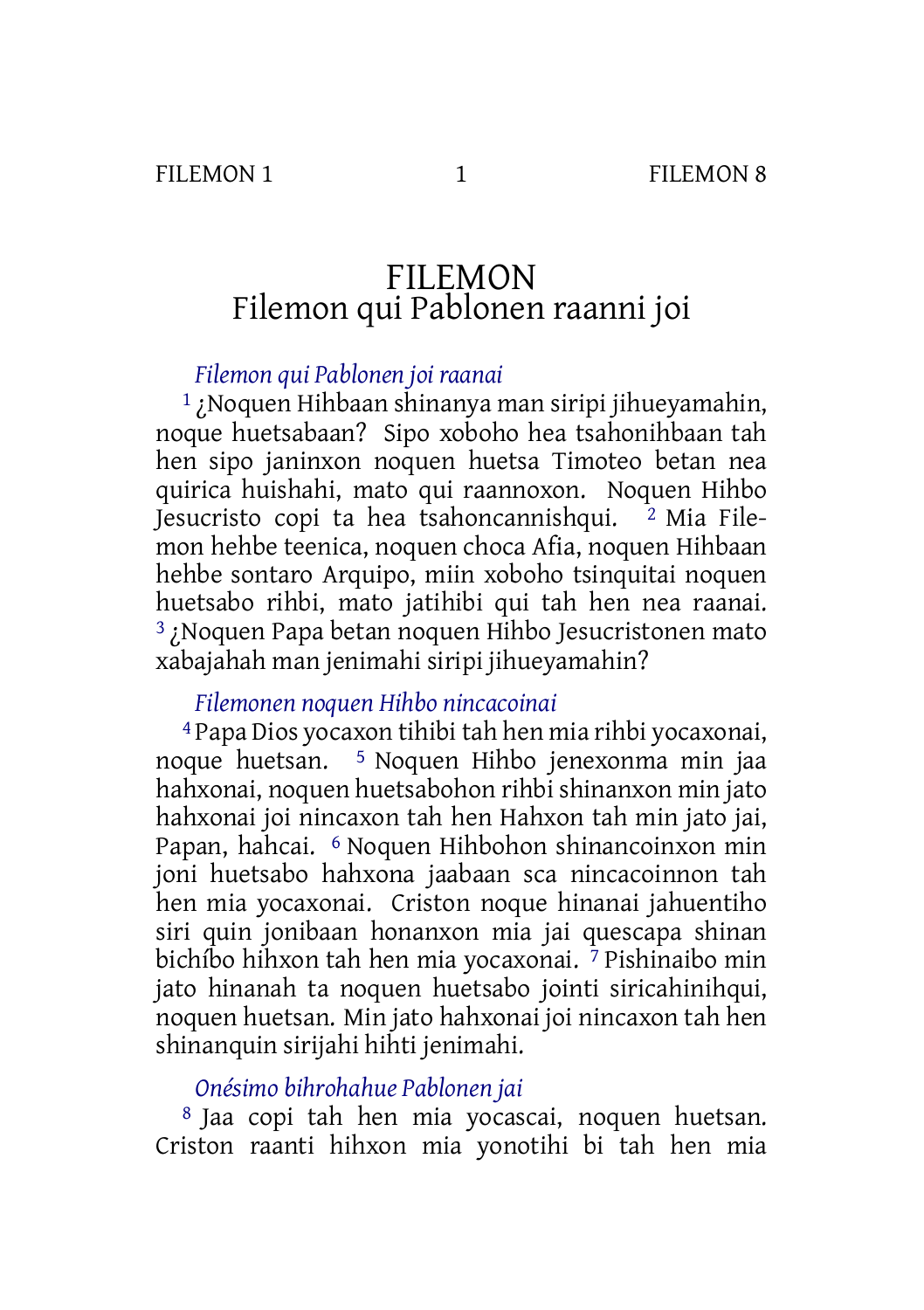yonoyamahi. Mia tah hen yocaresai, min hea hahxonnon. 9Yonohahma bi joni huetsahon shinanax miabi queenxon copi min hahxonnon hihxon tah hen mia yocaresai. Jesucriston raanti hihxon bi tah hen jahuen sipojahacamaxon mia yocaresai. 10 Heen baque Onésimo copi tah hen mia yocacai. Sipo janin jihuexon hean Cristo joi nincamaxon bihmaho ta heen baque coin qui. 11 Neateman miin joni nincayosma hihpahonish bi ta rahma siriscaiqui, mia hahxonnica, hea hahxonnica rihbi. 12 Mihqui caribinon tah hen jaa raanscai. Jahan hen shinanai heen baque tah qui. 13 Mian yohihah quesca jan hea yanapannon hen jaa banepanan tah hen baneyamahi. Sipo xoboho tsahoxon Papan joi hen yohinon hea manatihi bi tah hen baneyamahi. 14 Jaa banehue min hea jayamaha copi tah hen jaa banecatsihyamahi. Min queenxonma hahti tah hen queenyamahi. Queenbochibi min hahxonnon tah hen raanscai. 15 Miin jonima bi miin huetsascaax mihqui caribiyaxahnon rah tah min jaa xahbanjaniqui. Poyan tihixonpajaquin min jaa yamajani que bi jascabi sca mia mananon. 16 Rahma ta miin joni mentan hashoan hihti siri qui, miin huetsabi sca. Jahan min hihti queenai. Hean jisí ta jascapah qui. Mian jisírah ta jascapahax bi hashoan siri rihbi qui. Miin jonihax bi ta noquen Hihbo copi miin huetsa coin sca qui. 17 Hean raanah sca sirijaxon sca bihhue. Heen huetsa hihxon min hehon shinanxon hea Johue hahcai quescajaxon, jaa rihbi jascajahue.

18 Mia tiromajahi jan janí tian, hea sca copi yocahue. Ribin jan mia janí tian hea sca copi yocahue. 19 Mia tah hen copijatihi. Hea Pablonen tah hen heen mequemanbi huishaquin mia yohihi. Miin jointinin min hea ribinai que bi tah hen mia jascahi. 20 Hihcoini. Ribin tah min hea jai. Noquen Hihbaan noque rabebi jihuemahi honanxon hea pishca hahxonscahue. Cristo queenai quescajaquin hea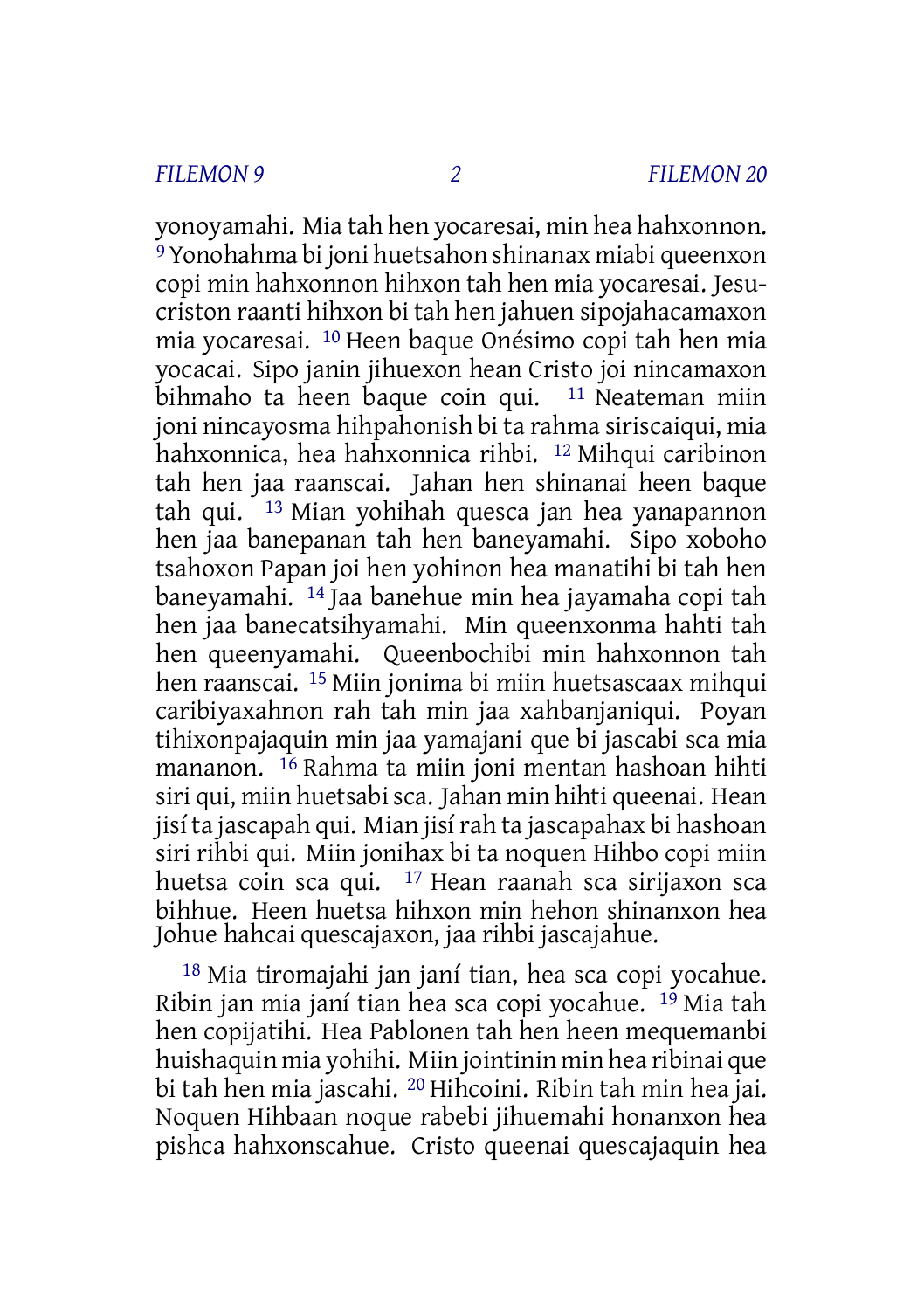jenimamahue.

*Jan quirica queyohi*

21 Hen yohihah min hahxoncointihi honanxon tah hen mihqui jascajaquin huishahi. Hen yocacai quescajaquinma bi hashoan rihbi min hea hahxontihi tah hen honanai. 22 Hea jaho hoxati chique hea mequexonhue. Man hea yocaxona copi Papan hea picohah tah hen mato qui catihi. Hean shinanah ta hea picoti pishcascai. 23 Min jascabi jihueyamahin hahxon Epafras yohixonnahue noquen Hihbaan janen. Noquen Hihbaan joi yohihi copi ta sipo xoboho tsahotihqui, hea hihqui quescari. <sup>24</sup> Hehbe teenicabo rihbi jascajaquin yohixonnahue, Marcos, Aristarco, Demas, Lucas.

 $^{25}$  Noquen Hihbo Jesucriston xabapan jihuenahue.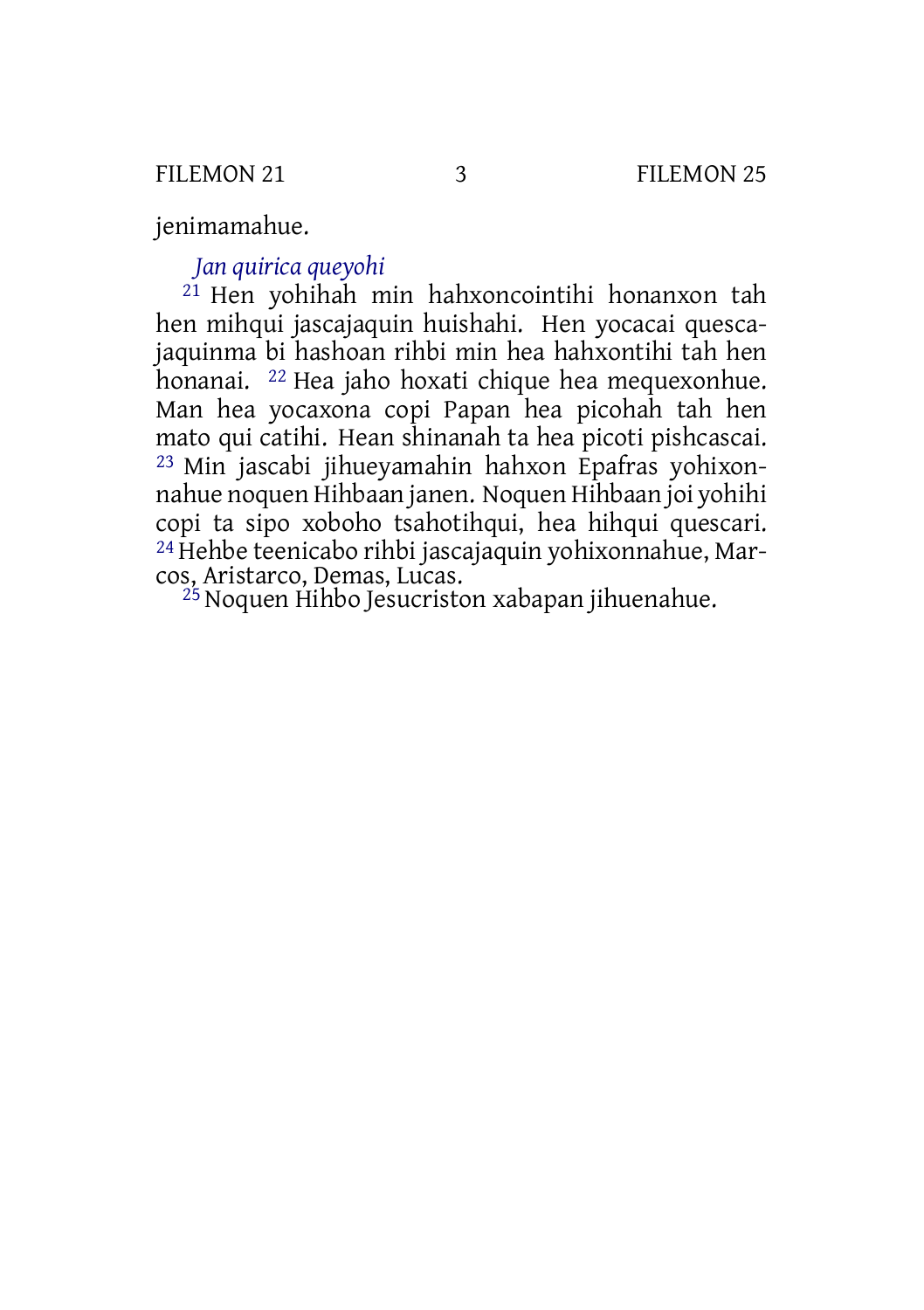4

#### Noquen hihbaan joi New Testament in Capanahua (PE:kaq:Capanahua)

copyright © 2008 Wycliffe Bible Translators, Inc.

Language: Capanahua

Translation by: Wycliffe Bible Translators, Inc.

Capanahua [kaq], Peru

#### Copyright Information

© 2008, Bible League International. All rights reserved.

This translation text is made available to you under the terms of the Creative [Commons](http://creativecommons.org/licenses/by-nc-nd/4.0/) License: [Attribution-Noncommercial-No](http://creativecommons.org/licenses/by-nc-nd/4.0/) Derivative Works. (http:// creativecommons.org/licenses/by-nc-nd/3.0/) In addition, you have permission to port the text to different file formats, as long as you do not change any of the text or punctuation of the Bible.

You may share, copy, distribute, transmit, and extract portions or quotations from this work, provided that you include the above copyright information:

You must give Attribution to the work.

You do not sell this work for a profit.

You do not make any derivative works that change any of the actual words or punctuation of the Scriptures.

Permissions beyond the scope of this license may be available if you contact us with your request.

#### The New Testament

in Capanahua

## © 2008, Wycliffe Bible Translators, Inc. All rights reserved.

This translation is made available to you under the terms of the Creative Commons Attribution-Noncommercial-No Derivatives license 4.0.

You may share and redistribute this Bible translation or extracts from it in any format, provided that:

You include the above copyright and source information.

You do not sell this work for a profit.

You do not change any of the words or punctuation of the Scriptures. Pictures included with Scriptures and other documents on this site are licensed just for use with those Scriptures and documents. For other uses, please contact the respective copyright owners.

2014-04-22